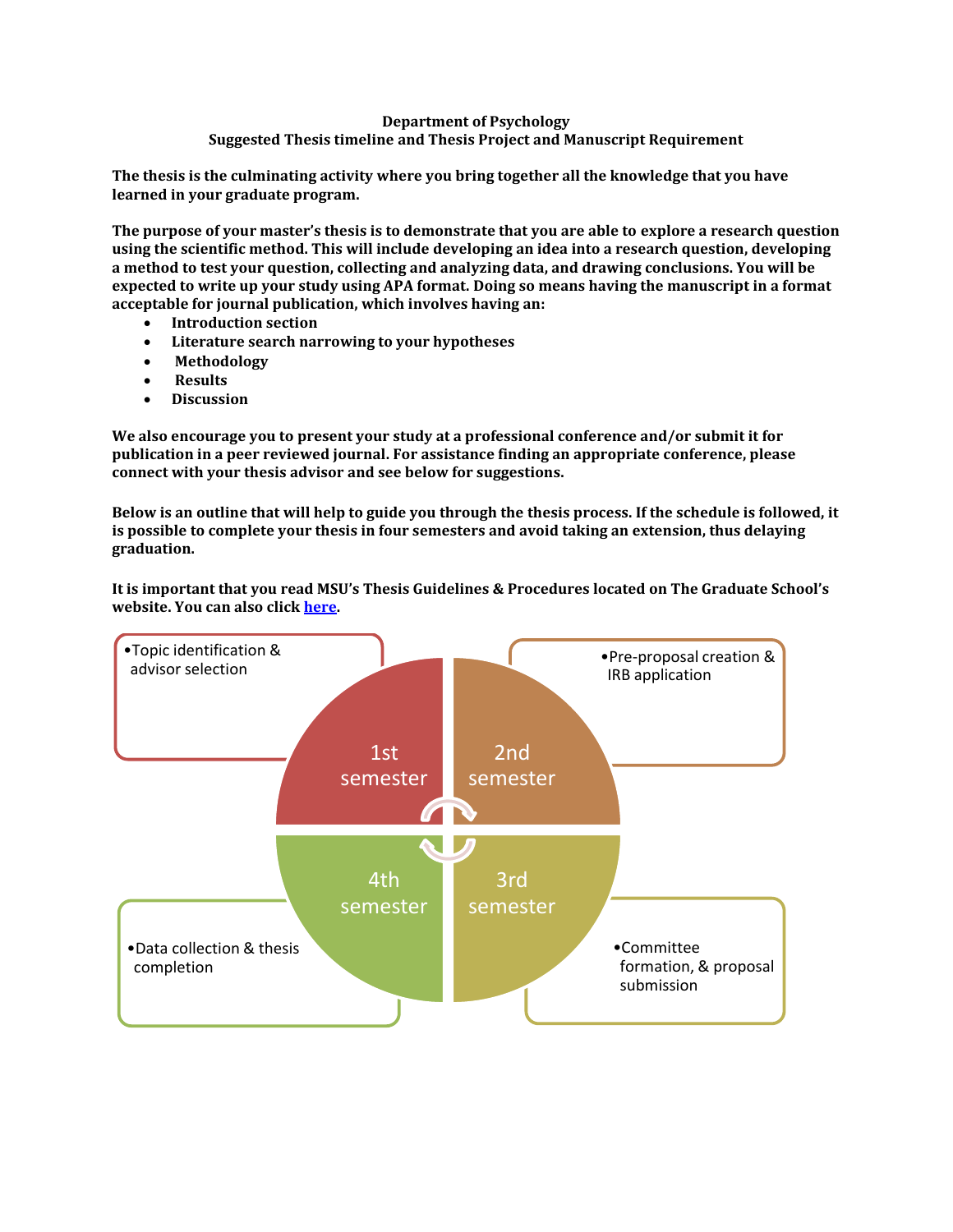## **First semester:**

Sept-Oct (or Jan-Feb):

- Interview (talk to) professors and find out what research they are conducting. Select one professor and volunteer to assist them in their research.
- Meet with GPC to go over the Thesis process (either individually or with other students who wish to complete the thesis) during their first or second semester in the Graduate Program. GPC will create a "Required Initials" document (in Survey Monkey or MSU Survey) for each student completing a thesis, which tracks that students have completed required steps required to register for Thesis credits. The Thesis committee must indicate in this document that the steps have been completed. GPC will initial electronically that they met with the student and created this document, save a copy of this Initial Requirements document and email a copy to the student.

Oct-Jan (or Feb-Summer):

 Engage in research, read literature. Discuss with professor various related topics that might be good to pursue for your thesis.

### **Second semester:**

Jan (or Sept ):

- Select a topic to pursue
- Ask the professor to be your chair
- Discuss with them whether you will design your own thesis (and whether they are open to that) or whether you will complete part of one of his/her studies.

Feb-April (or Sept-Dec):

- Write your initial proposal (3-5 page research rationale and 2-4 page outline of methods, design and intended analysis).
- Identify 2 additional faculty members (one can be outside of the psychology department at MSU) to serve on your thesis committee
- Ask these faculty members if they would be willing to serve on your thesis committee
- Meet with committee members and verbally present proposal and get feedback from committee. Student must make sure committee members access students' Initial Requirements document in MSU Survey and indicate this step has been completed.
- Use feedback from thesis committee to finalize proposal.
- Get okay from thesis committee to proceed. Student must make sure committee members access students' Initial Requirements document in MSU Survey and indicate this step has been completed.

## **May/Summer (or Dec./winter break)**

- Fill out and submit IRB forms.
- Receive IRB approval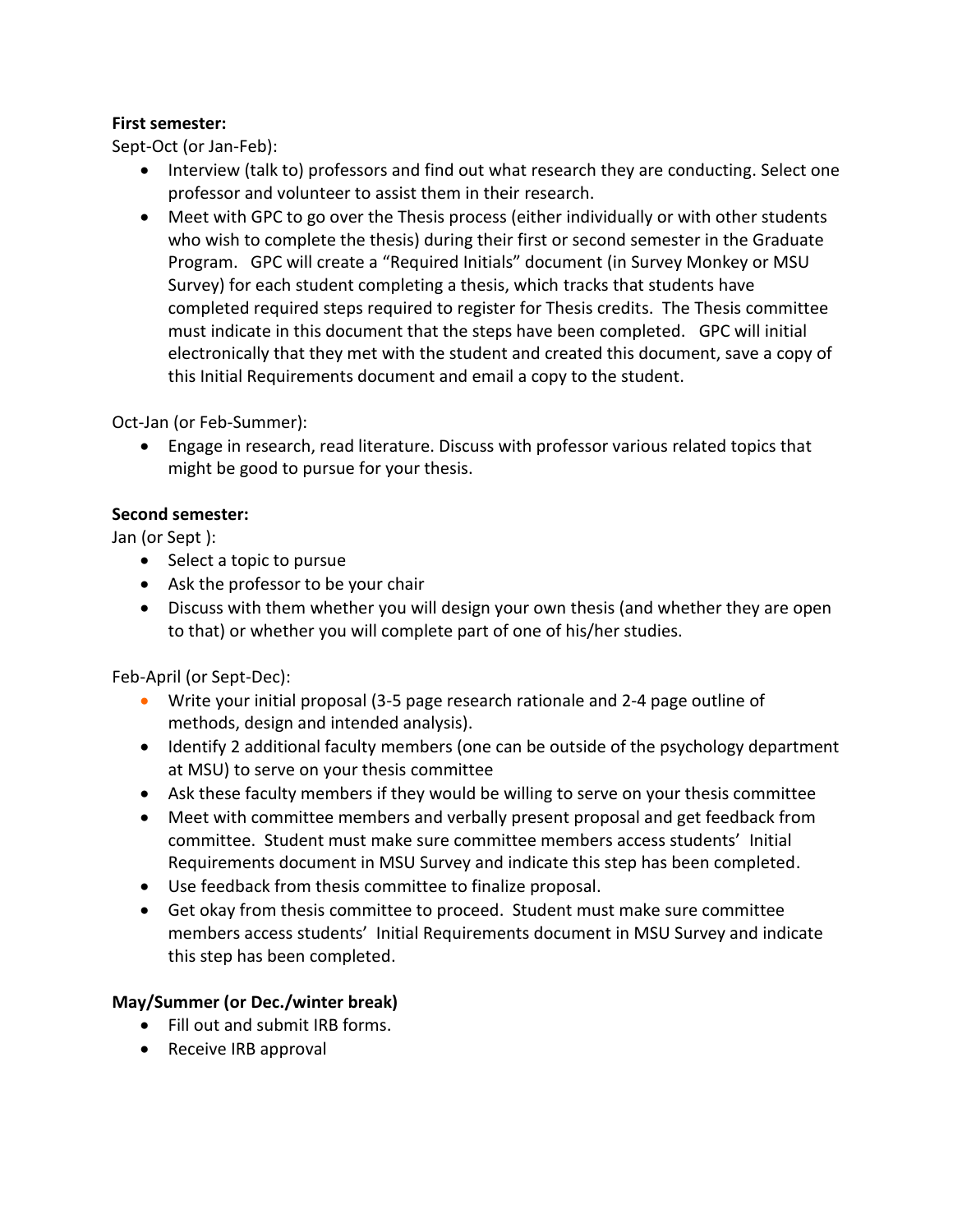### **Third semester:**

- Collect data
- Register for Thesis (unless instructed by GPC or Thesis Advisor to do so earlier in certain situations): Adhere to the university's thesis guidelines document in order to do this correctly. Committee must make sure that Initial Requirements document indicates all required steps have been completed before signing Thesis Registration document.

### **Fourth Semester**

- Analyze results (Should meet with Thesis Advisor at least once for guidance during this point)
- Write Draft one of full thesis for Thesis Advisor (this may go back and forth for a few drafts)
- When Thesis Advisor agrees send draft of Thesis to full committee for Feedback
- Make changes for Final defense.
- Defend thesis to committee. GPC and Thesis committee members must sign cover page of final Thesis.

Note that this is a suggested timeline that may vary slightly based on the topic of study that you become engaged in. For example, you may need to start collecting data over the summer prior to your third semester.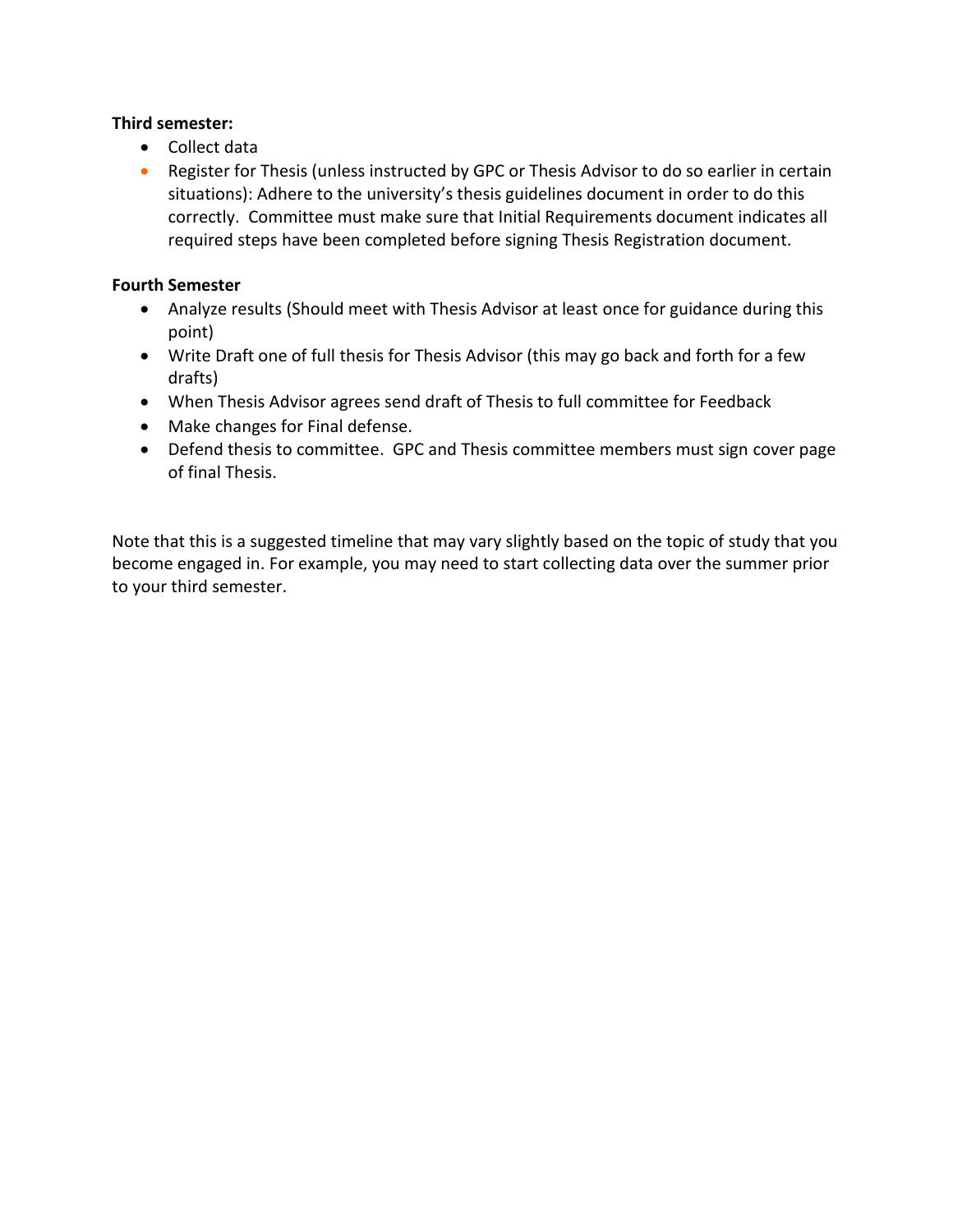#### *Master's Thesis Project and Manuscript Requirements*

- 1) The research project should involve primary data collection or secondary data analyses. The project should involve either qualitative or quantitative data analyses. It should involve inferential statistics (meaning analyses should be used to state if findings are likely to exist in the population they are drawn from as opposed to only the sample that they are analyzing).
- 2) The project should involve a large enough data set in order to make inferences to the population from which the sample is drawn (sample size to be determined with the help of Thesis committee members).
- 3) The project should be sophisticated and refined enough to be considered for publication in a refereed journal in the field of psychology.
- 4) The project should be developed into a manuscript in a format similar to that which would be submitted to publication in quality peer review journals in psychology.
- 5) Students may view journal Submission Guidelines for assistance in writing the manuscript. These Submission requirements may be viewed by googling the Journal name and clicking on the link Submission guidelines (or something similar in name). You do not have to adhere to page limits (page requirements will be discussed below) The following Journals are approved for consideration (please check with your advisor to determine whether other journals may be considered:
	- A. Thesis for M.A. in Industrial Organizational Psychology:
		- a. Journal of Applied Psychology
		- b. Journal of Business and Psychology
		- c. Personnel Psychology
		- d. Journal of Vocational Behavior
		- e. Journal of Occupational and Organizational Psychology
		- f. Journal of Applied Social Psychology
		- g. Journal of Organizational Behavior Management
		- h. Journal of Organizational Behavior
		- i. Journal of Experimental Social Psychology
		- j. Journal of Personality and Social Psychology
	- B. Thesis for M.A. in General Psychology
		- a. Journal of Social Psychology
		- b. Journal of Personality and Social Psychology

#### **Have GPC members add to this list and put out to faculty to do so also**

- 6) The manuscript must adhere to APA format. The manuscript must also adhere to all requirements from the The Graduate School at MSU. You should obtain a copy of the Thesis requirements from the graduate school and read it closely.
- 7) The manuscript should include a Title Page, Abstract, Table of Contents, Introduction, Method, Results and Discussion Sections, and References.
- 8) The sections should include the following: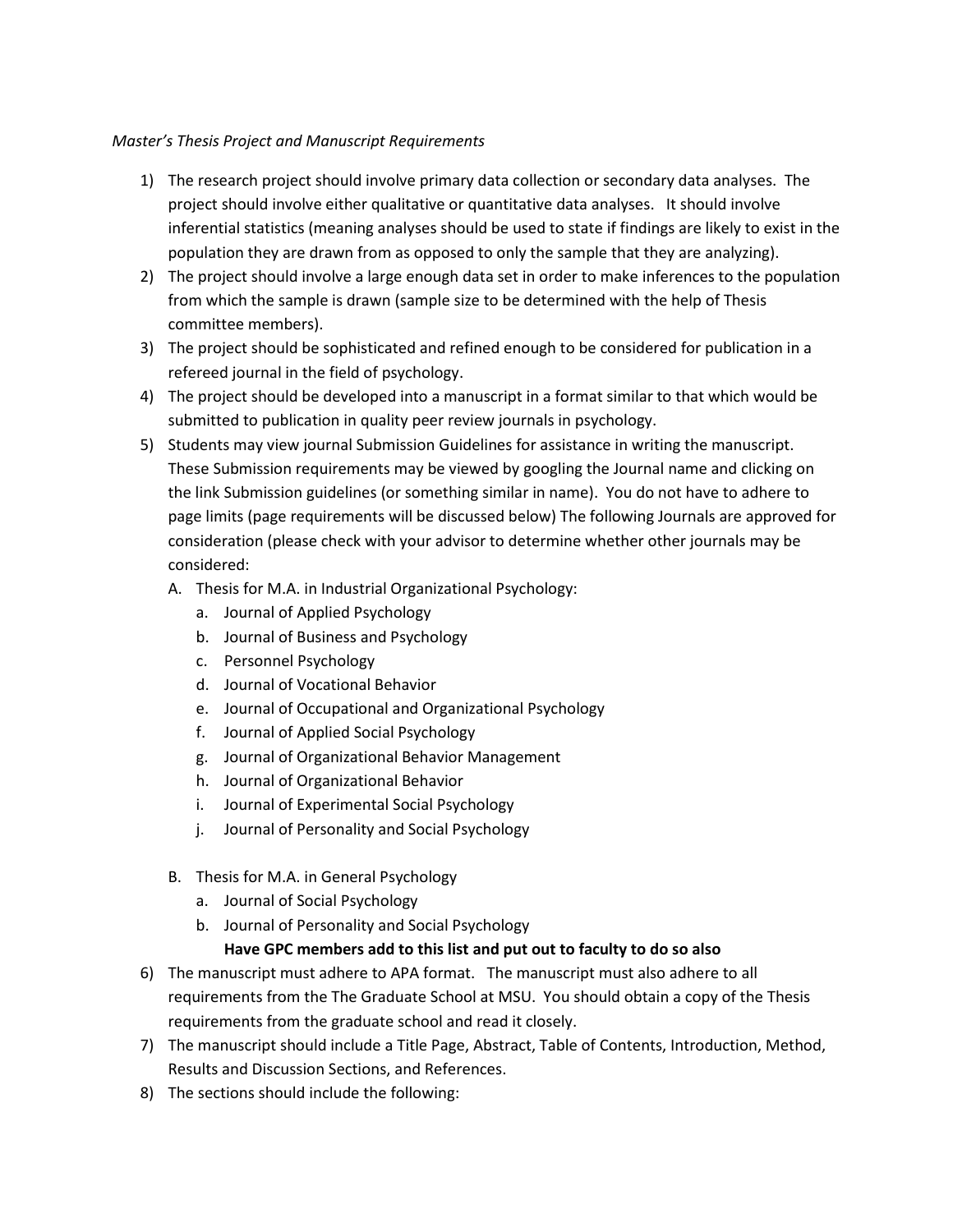a. The *Introduction* should be from 10-16 pages and include:

A1. Proposed general research question within the first few paragraphs A2. a developed rational that introduces the dependent variable, provides a brief history of the dependent variable within the context of your area of study (you do not need a complete research history of the dependent variable) and then introduces and develops the rational (based on past research either directly or indirectly) and discusses how the Independent variable is likely to influence the dependent variable. A3. Include the Research Question(s) and/or Hypotheses at the end of the introduction or throughout the development of the rationale.

b. The *Method* should be from 7-15 pages and include:

B1. A discussion of your **sample** based on study relevant characteristics (age, gender, whether they are students, workers, etc. (e.g. where you obtained your population), ethnicity, number of subjects and other relevant demographic characteristics.

B2. Information about your **materials** (detailed information about surveys, equipment, and other materials you will use to collect data).

B3. Information about your **procedure** (what each subject will have to do) and what you as the researcher did.

B4. Information about the **research design,** including the operational independent and dependent variables, the basic set up of the research design and analyses you will conduct.

- c. The *Results* section should be from 7-15 pages and include:
	- C1. Brief summary of analyses conducted.
	- C2. Reporting of the findings within the context of the research questions or hypotheses
	- C3: Tables and figures that helped to summarize and explain the data.
- d. The *Discussion* should be from 8-12 pages and include:

D1. Summary of the **Findings** within the context of the Hypotheses or Research Questions. Summary of any interesting or unexpected findings.

D2 . Discussion of **Implications of the Research** (Practical: How your findings are practically important in the world, Theoretical: How your findings relate (are similar and different) from past research on the topic.

D3: Discussion of **Strengths and Limitations** of the research

D4: Discussion of **Future directions** (what studies should be considered or conducted next).

e. Your Abstract is usually written once the manuscript is completed. It should be about 150 words and include the following:

E1. A statement of the basic purpose of the research

E2. A sentence of the sample (where draw from and the number), and the basic research design.

- E3. A sentence or two of the findings
- E4. A sentence or two of the implications of the research.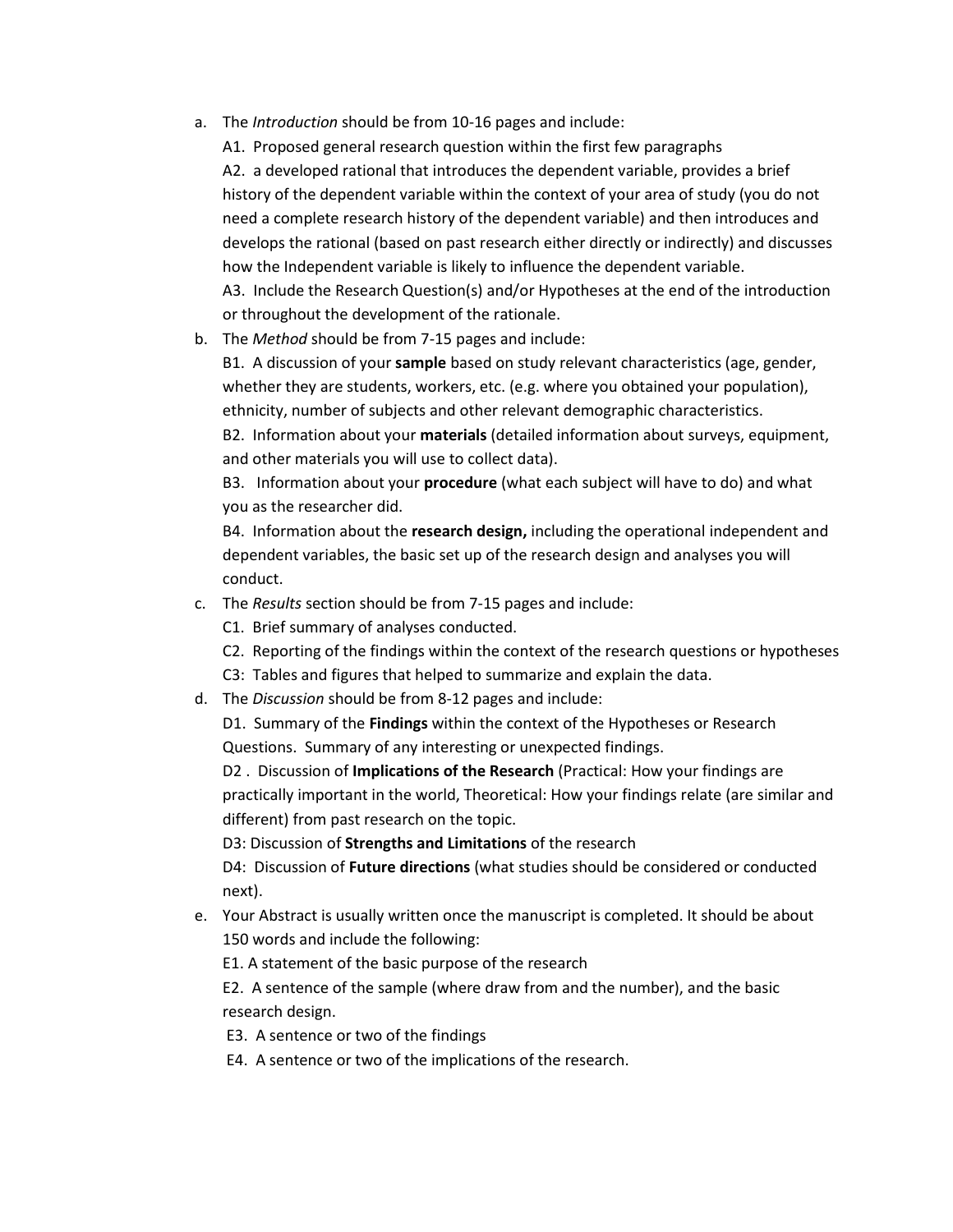f. Your paper should also include a Title page and Table of Contents that corresponds with requirements from the Graduate School, and references that are in APA style.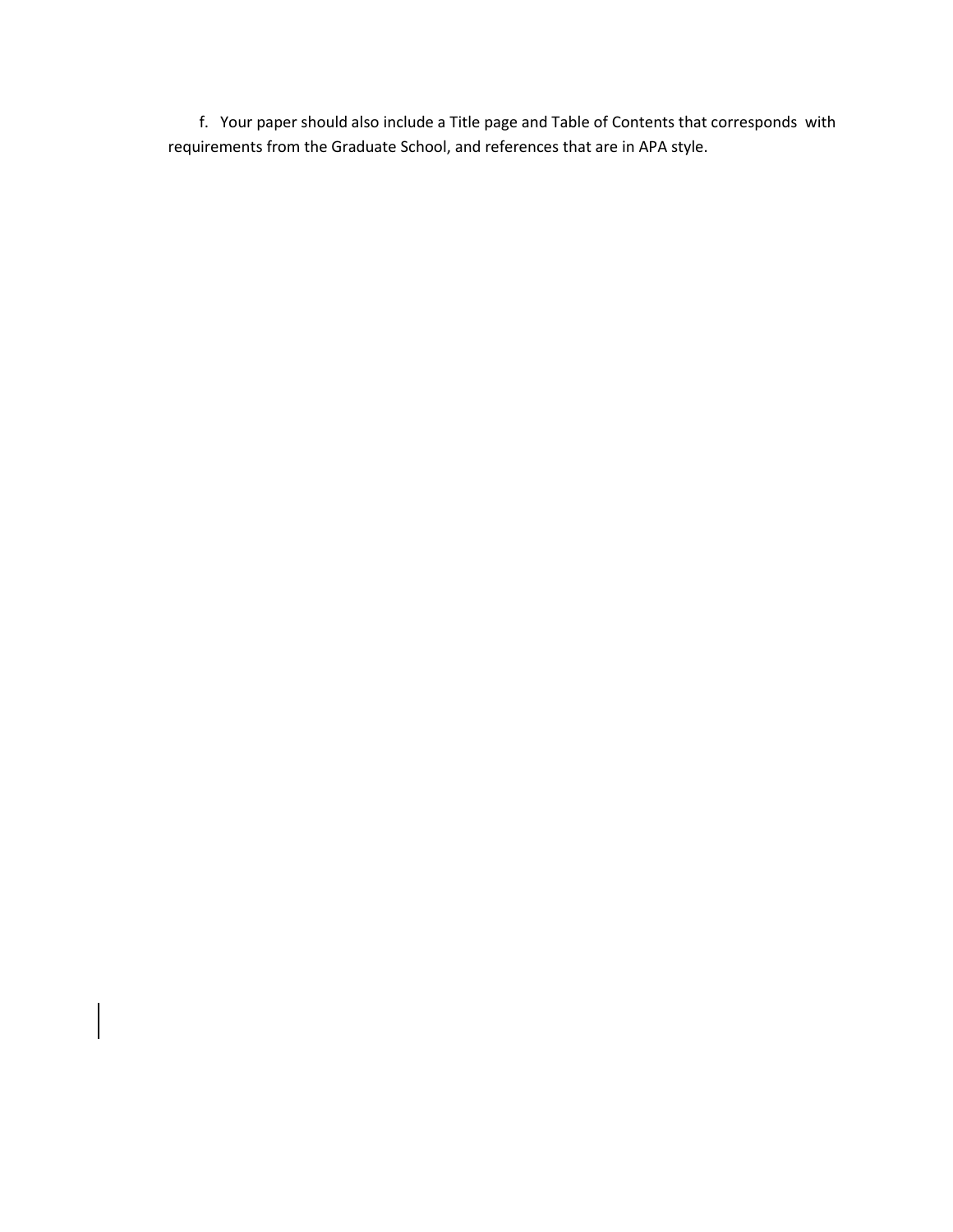# **Faculty willing to chair or serve on Master's theses and their programs of research**

| <b>Faculty Name</b> | <b>Research</b>                                                                                                                                                                                                                                                                                                      | <b>Willing to be</b><br>thesis chair | <b>Willing to</b><br>serve on a | <b>Access to</b><br><b>Databases</b> |
|---------------------|----------------------------------------------------------------------------------------------------------------------------------------------------------------------------------------------------------------------------------------------------------------------------------------------------------------------|--------------------------------------|---------------------------------|--------------------------------------|
|                     |                                                                                                                                                                                                                                                                                                                      |                                      | committee                       |                                      |
| John Adams          |                                                                                                                                                                                                                                                                                                                      | No                                   | Yes                             |                                      |
| Paul Amrhein        | Addiction; Language<br>that predicts<br>commitment to quitting<br>addiction                                                                                                                                                                                                                                          | Yes                                  | Yes                             |                                      |
| Yoav Arieh          | Attention, perception,<br><b>Adaptation processes</b><br>on hearing,<br>Multi-modal<br>information integration                                                                                                                                                                                                       | Yes                                  | Yes                             |                                      |
| Daniel Simonet      | Normal and abnormal<br>personality in performance,<br>relationship development,<br>and team dynamics<br>-The etiology of toxic<br>leadership<br>-Employee empowerment<br>-Emotional intelligence and<br>emotions in negotiations<br>-Advanced statistical<br>modeling and<br>psychometrics                           | Yes                                  | Yes                             |                                      |
| Jennifer Bragger    | <b>Bias and Stereotype</b><br><b>Threat in Personnel</b><br>Processes Process;<br>The job interview;<br><b>Organizational Decision</b><br>Making; Faith, values,<br>and ethics at work;<br>Work-balance issues;<br>Organizational<br>Citizenship Behavior;<br>work attitudes;<br>Leadership and<br>Pregnancy at work | Yes                                  | Yes                             |                                      |
| Saundra Collins     |                                                                                                                                                                                                                                                                                                                      |                                      |                                 |                                      |
| Jason Dickinson     | Legal decision-making,<br>particularly on the<br>topics of eyewitness<br>memory, forensic<br>interviewing, and                                                                                                                                                                                                       | Yes                                  | Yes                             |                                      |

### **May 1, 2014**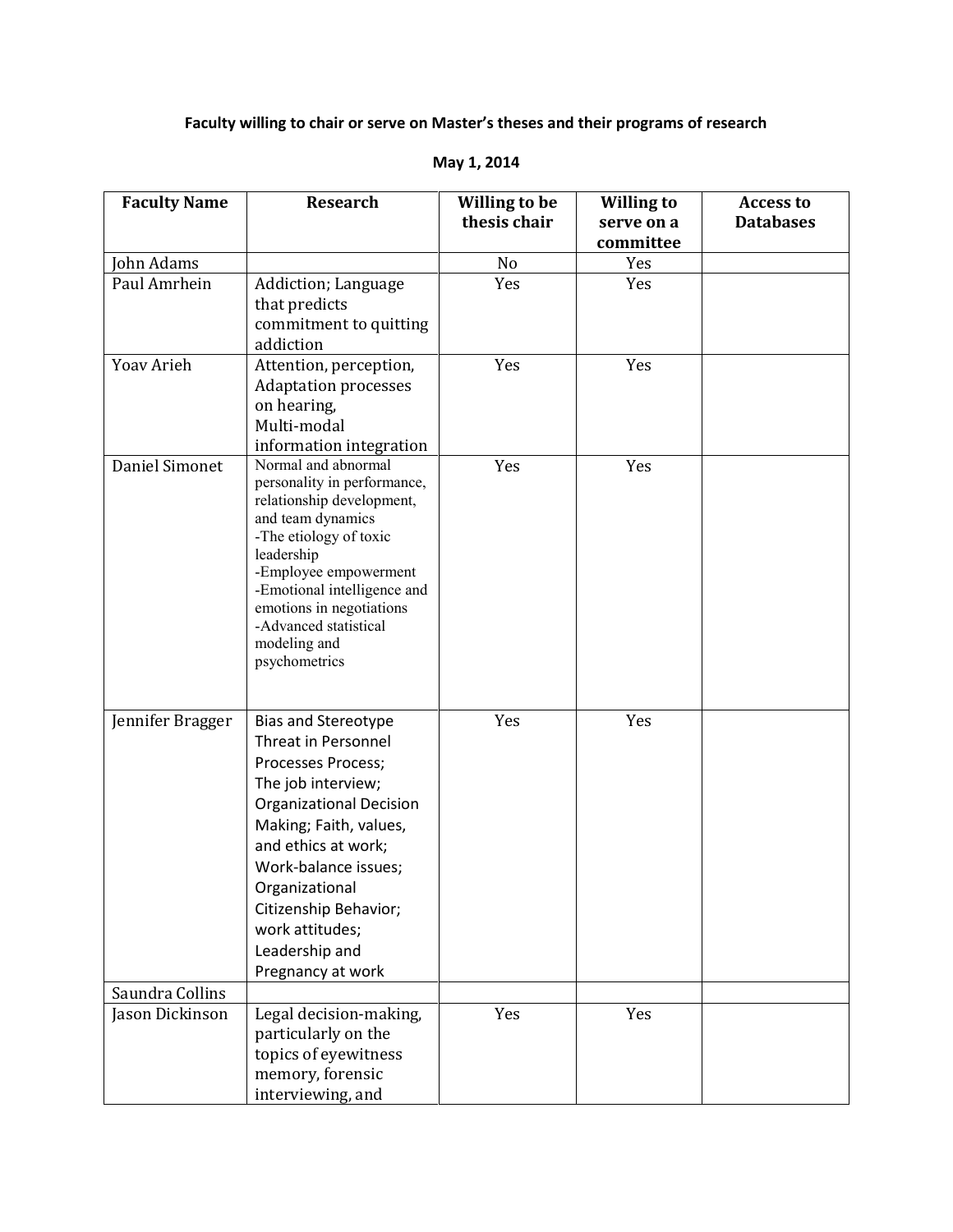|                     | police interrogations.                           |                |               |                   |
|---------------------|--------------------------------------------------|----------------|---------------|-------------------|
| Tony D'Urso         | Child abuse, child                               | N <sub>o</sub> | No            |                   |
|                     | fatality, forensic                               |                |               |                   |
|                     |                                                  |                |               |                   |
|                     | interviewing, forensic<br>assessment & interface |                |               |                   |
|                     |                                                  |                |               |                   |
|                     | between psychology                               |                |               |                   |
|                     | and law                                          |                |               |                   |
| Kevin Askew         | Technology at Work;                              | Yes            | Yes           |                   |
|                     | Personal Computer Use at                         |                |               |                   |
|                     | Work (cyberloafing);<br>Human Factors Issues     |                |               |                   |
|                     | Job Performance;                                 |                |               |                   |
|                     | Counterproductive work                           |                |               |                   |
|                     | behavior; Task                                   |                |               |                   |
|                     | Performance                                      |                |               |                   |
|                     | Quantitative Research                            |                |               |                   |
|                     | Methods; Item Response                           |                |               |                   |
|                     | Theory; Structural Equation                      |                |               |                   |
|                     | Modeling                                         |                |               |                   |
| Julian Keenan       | Neuroscience and                                 | Yes            | Yes           |                   |
|                     | understanding the bases                          |                |               |                   |
|                     | of choice.                                       |                |               |                   |
| Meredyth Krych-     | The coordination                                 | Yes            | Yes           |                   |
| Applebaum           | processes involved in                            |                |               |                   |
|                     | language use                                     |                |               |                   |
| Laura Lakusta       | Developmental                                    | Yes            | Yes           |                   |
|                     | psychology; cognitive                            |                |               |                   |
|                     | and language                                     |                |               |                   |
|                     | development:                                     |                |               |                   |
|                     | the nature of pre-                               |                |               |                   |
|                     | linguistic thought and                           |                |               |                   |
|                     | how learning language                            |                |               |                   |
|                     | may influence the way                            |                |               |                   |
|                     | children think about                             |                |               |                   |
|                     | the world.                                       |                |               |                   |
| Sandra Lewis        | stress and coping among                          | No             | Yes           | Yes, but MSU does |
|                     | <b>Black women</b>                               |                |               | not support the   |
|                     |                                                  |                |               | software needed   |
|                     |                                                  |                |               | to analyze the    |
|                     |                                                  |                |               | data.             |
| Danielle            | <b>Emotional Intelligence</b>                    | No             | Yes           |                   |
| Martines            | and culture.                                     |                |               |                   |
| Jennifer Pardo      | the production and                               | Rather not     | Yes           |                   |
|                     | perception of speech.                            |                |               |                   |
| <b>Ruth Propper</b> | lateralized cortical                             | Yes            | Yes           |                   |
|                     | contributions to                                 |                |               |                   |
|                     | memory                                           |                |               |                   |
| Deborah Ragin       | health psychology/                               | Yes for BA/MA  | Yes for       |                   |
|                     | health economics/                                | students only  | BA/MA         |                   |
|                     | health disparities and                           |                | students only |                   |
|                     |                                                  |                |               |                   |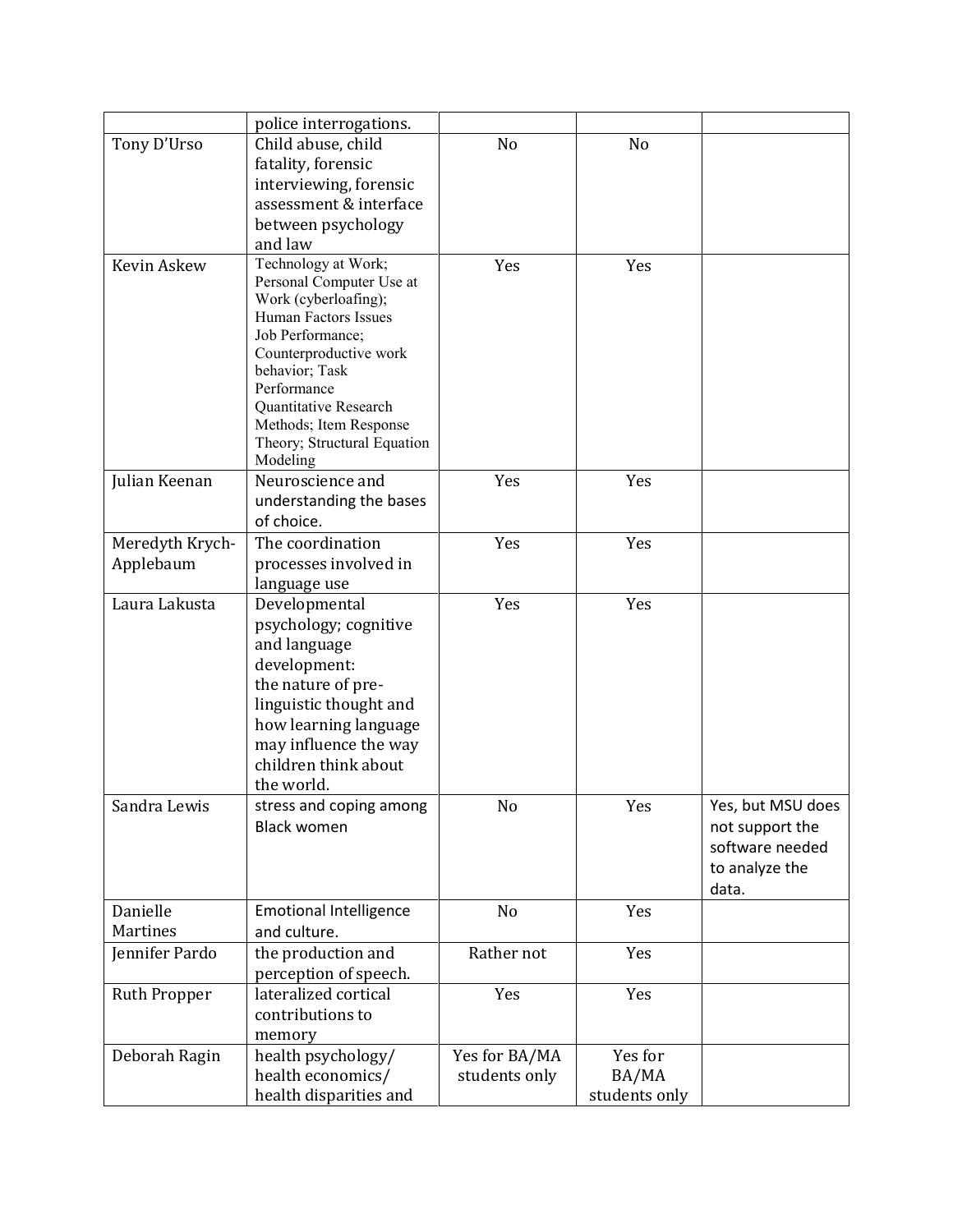|                  | health systems/health       |     |     |                 |
|------------------|-----------------------------|-----|-----|-----------------|
|                  | policy                      |     |     |                 |
| Ofelia Rodriguez | LGBT identity; religiosity  | Yes | Yes |                 |
|                  | and substance abuse;        |     |     |                 |
|                  |                             |     |     |                 |
|                  | sexual abuse; cross-        |     |     |                 |
|                  | cultural identity;          |     |     |                 |
|                  | mentoring work with at      |     |     |                 |
|                  | risk middle school          |     |     |                 |
|                  | students                    |     |     |                 |
| Valerie Sessa    | Leadership                  | Yes | Yes |                 |
|                  | development, learning       |     |     |                 |
| Ken Sumner       | work, occupations, and      | Yes | Yes |                 |
|                  | health: expressive          |     |     |                 |
|                  | writing interventions to    |     |     |                 |
|                  | address workplace           |     |     |                 |
|                  | stress and satisfaction;    |     |     |                 |
|                  | workplace aggression        |     |     |                 |
|                  | and incivility;             |     |     |                 |
|                  | learning disabilities       |     |     |                 |
|                  |                             |     |     |                 |
|                  | and college and work        |     |     |                 |
|                  | experiences. Additional     |     |     |                 |
|                  | areas of interest: core     |     |     |                 |
|                  | self evolution research     |     |     |                 |
|                  | linking personality         |     |     |                 |
|                  | variables to                |     |     |                 |
|                  | performance, implicit       |     |     |                 |
|                  | measurement of              |     |     |                 |
|                  | attitudes, stereotypes,     |     |     |                 |
|                  | and self concepts,          |     |     |                 |
|                  | judgment and decision       |     |     |                 |
|                  | making research, and        |     |     |                 |
|                  | research related to         |     |     |                 |
|                  | innovation and              |     |     |                 |
|                  | sustainability.             |     |     |                 |
| David Townsend   | Cognitive Processes in      |     |     |                 |
|                  | Reading                     |     |     |                 |
| Peter Vietze     | developing a model of       | Yes | Yes | National        |
|                  | Parenting Style in          |     |     | Longitudinal    |
|                  | parents with young          |     |     | Study of Youth; |
|                  | children; observations      |     |     | <b>NICHD</b>    |
|                  | of mother-                  |     |     | Longitudinal    |
|                  | infant/toddler              |     |     | Study of        |
|                  | interaction                 |     |     | Childcare       |
|                  | <b>Master Motivation in</b> |     |     |                 |
|                  | infancy, adolescents        |     |     |                 |
|                  | with developmental          |     |     |                 |
|                  | disabilities and            |     |     |                 |
|                  | infants/toddlers with       |     |     |                 |
|                  |                             |     |     |                 |
|                  | <b>Autism Spectrum</b>      |     |     |                 |